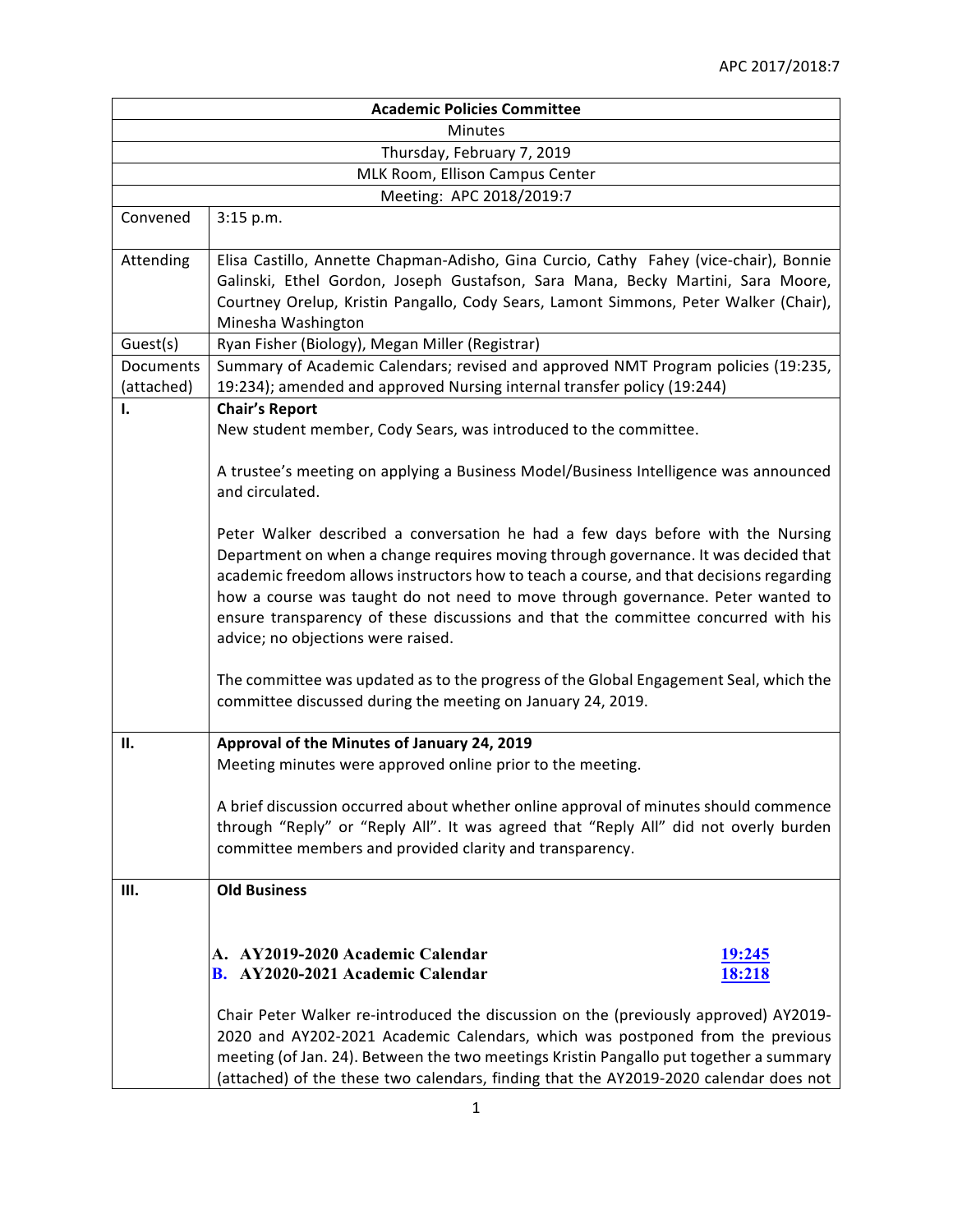meet the guidelines that were passed at the previous meeting. Specifically, the start date for January 2020 (January 13) does not meet the specified number of days between semesters between January 3 and the start of the semester. A discussion commenced on how best to address this issue, including shifting the start date to January 15 and not altering the end date (removing a few teaching/instructional days). It was pointed out that would result in only 11 Monday class meeting days, which was deemed an inadequate number. Bonnie Galinski volunteered to put together a proposal to address this issue for the next meeting.

### **C. Biology Nuclear Medicine Technology Program Dismissal Policy 19:234**

D. **Biology Nuclear Medicine Technology Program Professional Conduct Policy 19:235**

Chair Peter Walker moved the discussion onto the proposals from the Biology Department and suggested that the committee begin with 19:235, which was postponed from last meeting. The committee agreed and the chair asked Ryan Fisher (guest, Chair of Department of Biology) to discuss the changes made to the proposals.

Ryan Fisher thanked the committee for help editing the proposals and explained that as part of the re-accredidation process for the NMT program it was found that two policies were missing. These two proposals would address this; they are based on hospitals policies from North Shore Medical Center and other hospitals that participate in the program. These two policies would be in the NMT handbook and also on the NMT website.

There was a discussion about the language regarding patients with "inadequacy or impairment." Ryan Fisher explained that the langauge was taken from the hospital policies and Elisa Castillo pointed out that if a patient is impaired and unable to ask for medical attention, students (and medical staff) are still required to provide that medical treatment.

The committee requested updating on how students would be trained in this policy and Ryan Fisher reported that the department had discussed the idea of a 1 credit seminar, but that the students already receive training upon entrance to the program.

Peter Walker asked if the department wished to keep the definition of professional conduct in the policy. Ryan Fisher firmly answered yes and explained that students are not clear on this definition and require the additional information.

The motion to approve 19:235 was made in the previous meeting, so the vote was taken. **VOTE: passes unanimously** 

**Motion: Approve the Biology Nuclear Medicine Technology Program Dismissal Policy (19:234)**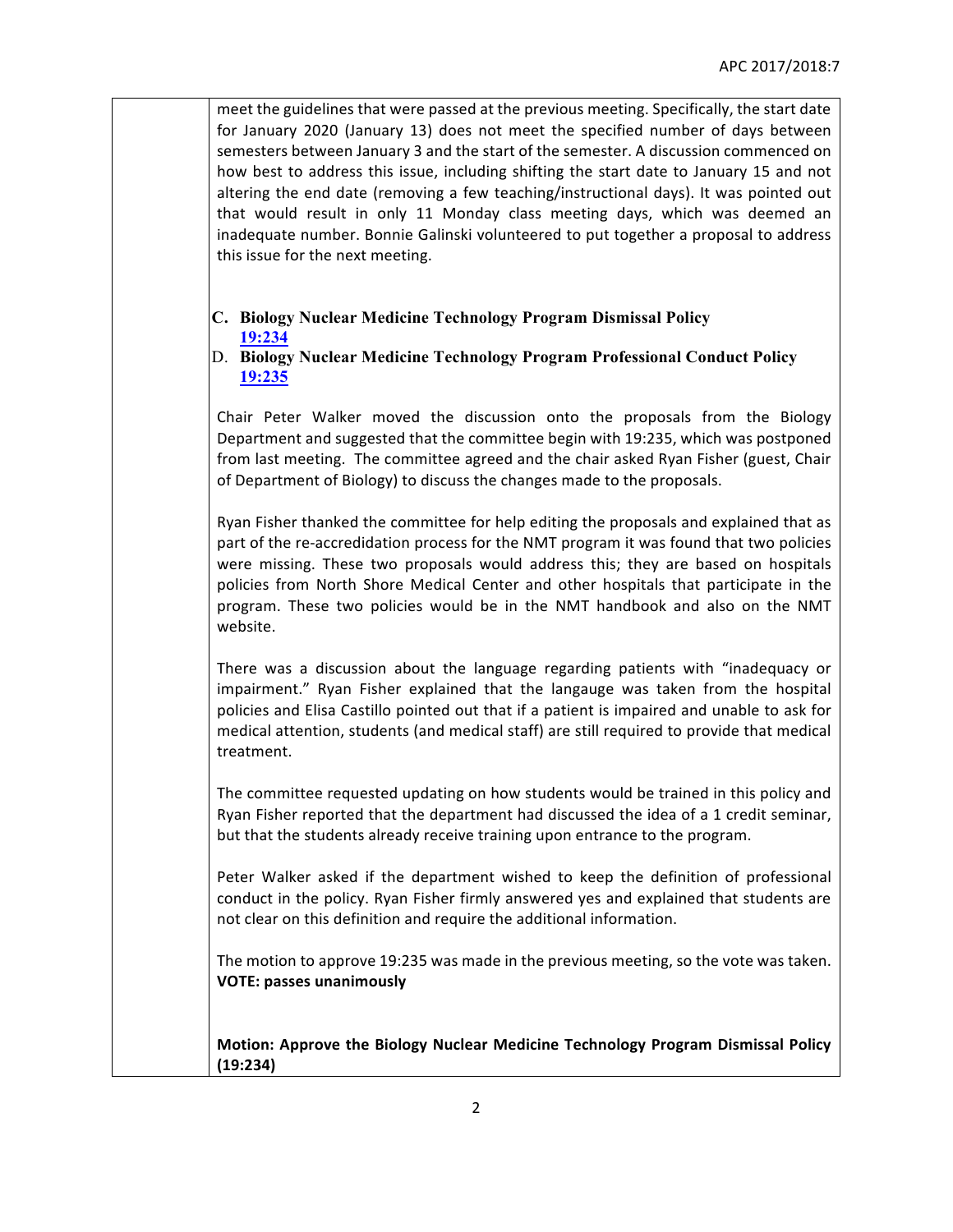## Made by: Gina Curcio Second: Sara Moore

Ryan Fisher commenced the discussion of this policy by explaining that first points of the dismissal policy ensure that academic rigor is maintained, while the following points clearly define expectations during clinical practicums and set forth guidelines for under what conditions students would be dismissed from the program.

Peter Walker pointed out that students can receive up to 3 warnings for violating policies outside of the 10 listed violations, and that violation of the 10 listed policies result in immediate discussal.

Concern was brought up about students having a single bad semester, which might result in their GPA falling to below the threshold for dismissal (2.75). A question was raised about the neccesity of requiring immediate dismissal in this case. Ryan Fisher stated that all NMT students are advised and closely tracked by a single faculty member. He also explained that because the NMT program is very small and that it must maintain an 80% pass rate (over 5 years) on the national qualifying exam, the rigourous academic standards are required. (The example was provided of only 4 students taking the exam  $$ if one fails to pass then the program would fall below the 80% pass rate threshold.) A question was raised as to whether the overall GPA was for all classes or just for math and science classes, and Ryan Fisher specified that it was for math and science. Peter Walker suggested clarifying this in the language of violation #1 from the policy to read: "1. Overall GPA in Math and Science courses falling below the required 2.75. This includes a grade of below 75% for any NMT course."

The discussion turned to how alcohol and marjuana use are handled in the policy, with Sara Mana pointing out that neither is illegal in Massachusetts but the policy only refers to illegal drugs. Courtney Orelup stated that use of these is still against hospital policies. After brief consideration of how to handle this in the policy, Ryan Fisher pointed out that behavior resulting from substance use would fall under point #8 in the proposal as written ("Any action that jeopardizes the safety of the patient and/or colleague; including, but not limited to, causing unnecessary radiation of the patient.")

Minesha Washington asked if students starting the NMT program should have to sign this policy. Ryan Fisher answered that students do sign something, and acknowledged that it was a good idea to have them sign this policy, as well. Elisa Castillo pointed out that the defintion of weapon might be different on the different campuses (the word weapon is used in violation #9 of the policy). A few spelling and grammar errors were pointed out ("affilliate" in #3 and "either of" in #10).

#### **Vote: motion passed unanimously**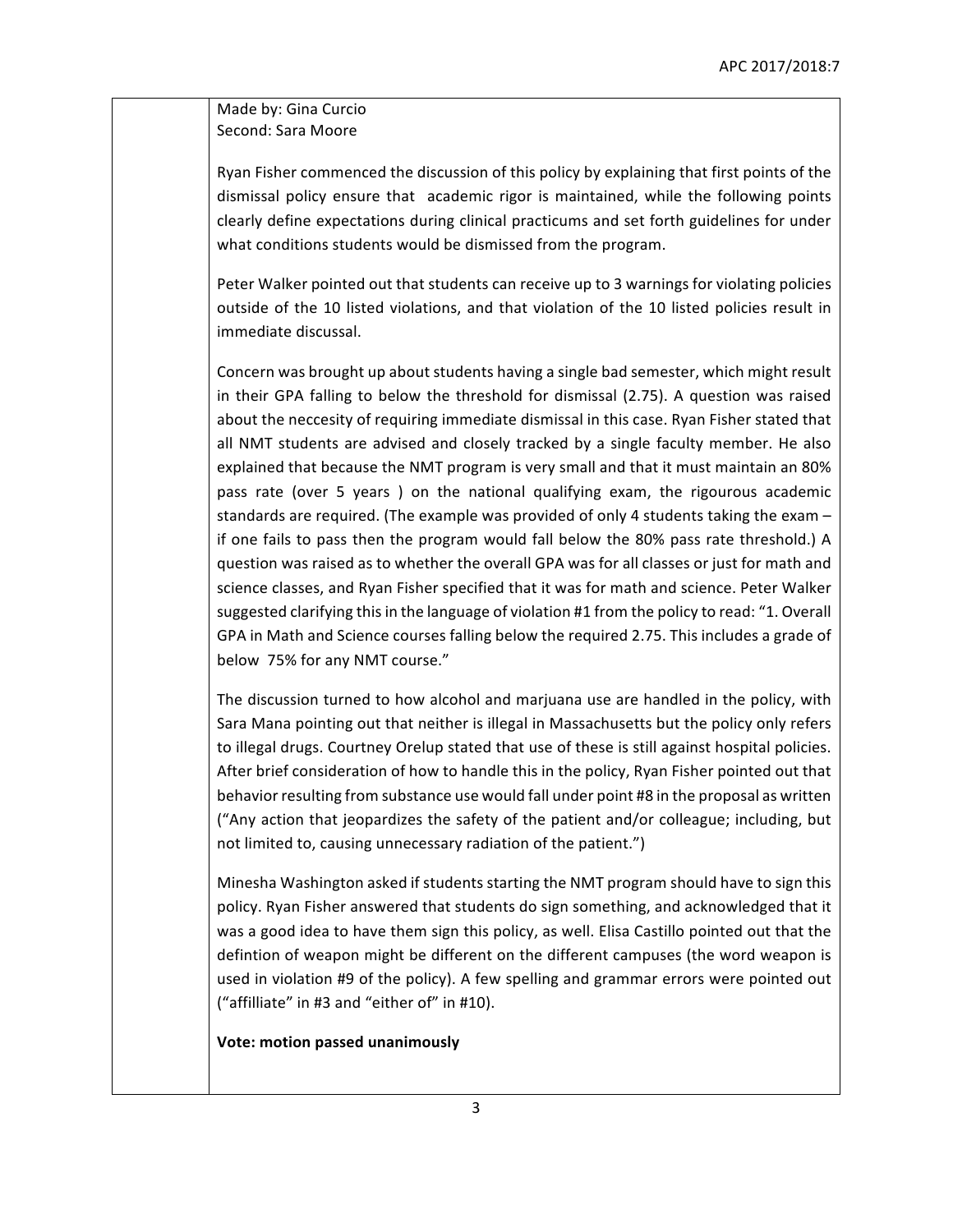**Motion: Approve the School of Nursing Readmission Criteria (19:243)** Made by: Joseph Gustafson Second: Bonnie Galinski

Courtney Orelup initiated the discussion by explaining how and why the policy was developed and went over the specifications of the policy.

Megan Miller suggested broadening the criteria covering what led students to initially separate from the program: "...for nursing stduents who separated from the program due to withdrawal from the university or the program, nursing course failures or science course failures (refer to the..."

The discussion turned to the 5 criteria that the policy listed and it was pointed out that criteria #4 ("Space available in the School of Nursing.") and #5 ("A student may only apply for re-admission to the nursing program once") were requirements of the program, not things that students had to accomplish. It was decided that the language should be made more specific as to exactly how it would be determined which students were selected to re-enter the program, as completion of requirements 1-3 would not guarantee students re-admission to the program.

Courtney Orelup stated that she would prefer to bring the suggested changes back to the nursing program for discussion and that they would submit a revised proposal.

**Motion: table the discussion of 19:243** Made by: Bonnie Galinksi Seconded: Becky Martini **Vote: motion passes unanimously** 

# **Motion to Approve the School fo Nursing Criteria for Change of Major/Internal Transfer Students (19:244)**

Made by: Minesha Washington Seconded: Lamont Simmons

Courtney Orelup introduced the policy with some background on how and why it originated (outlined in the Rationale section of the proposal). Megan Miller pointed out that there are often a limited number of spots for a larger number of interested students and that the language should be clarified as to how the decisions are made for who is accepted. Peter Walker inquired if Courtney Orelup feels comfortable handling the language change in the committee and she affirmed. Peter Walker then requested that Megan Miller suggest amended langauge for this section:

> "Otherwise academically qualified students are not guaranteed admission into the School of Nursing. Available spaces will be offered to students with the highest academic qualifications."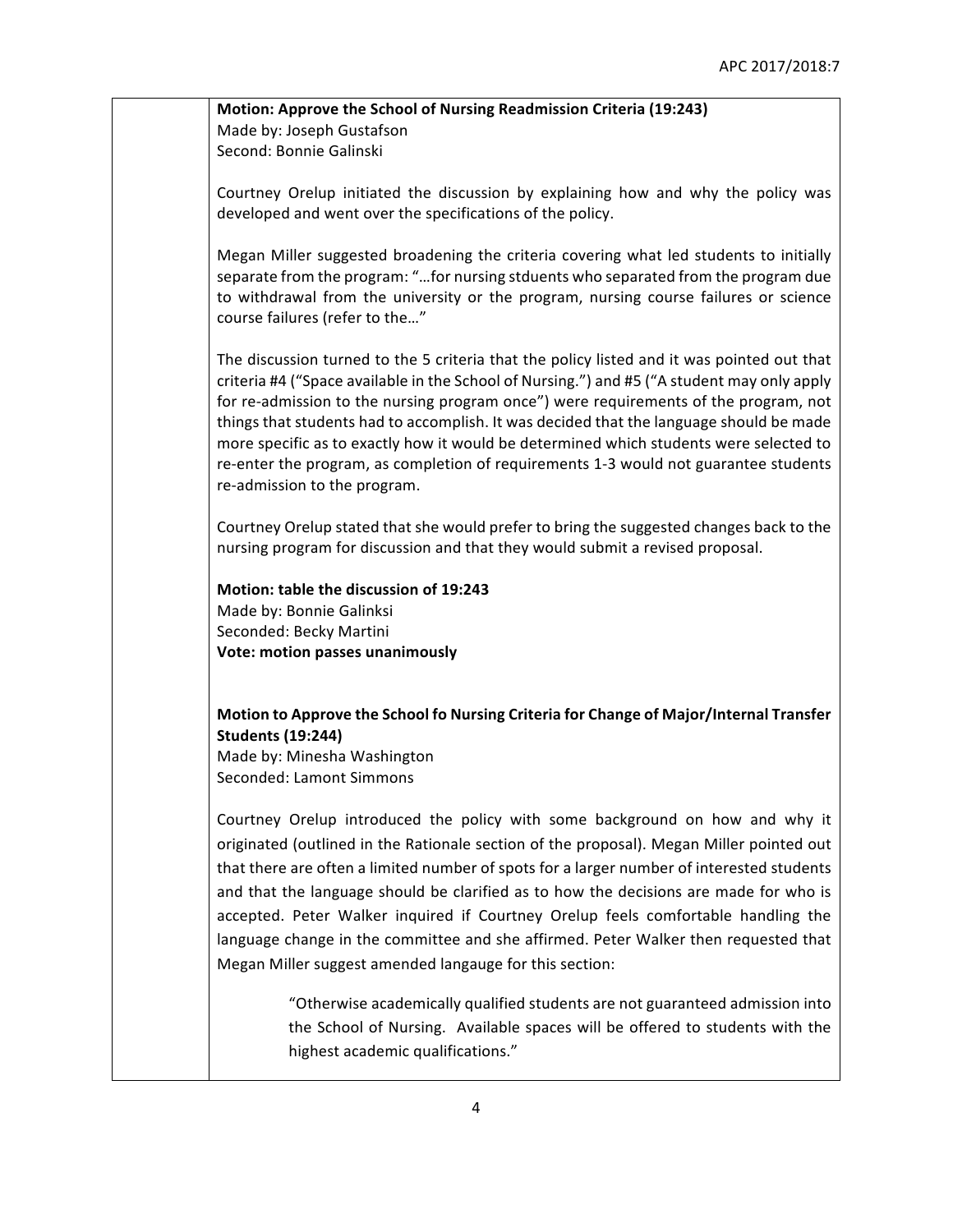|           | Motion: amend proposal with suggested language provided by Megan Miller                  |  |  |  |  |  |
|-----------|------------------------------------------------------------------------------------------|--|--|--|--|--|
|           | Made by: Sarah Mana                                                                      |  |  |  |  |  |
|           | Seconded: Annette Chapman-Adisho                                                         |  |  |  |  |  |
|           | Vote: ammendment passes unanimously                                                      |  |  |  |  |  |
|           |                                                                                          |  |  |  |  |  |
|           | Discussion returns to the entire proposal, and a few typographical errors are addressed. |  |  |  |  |  |
|           |                                                                                          |  |  |  |  |  |
|           | <b>VOTE: Motion passes with one abstention</b>                                           |  |  |  |  |  |
|           |                                                                                          |  |  |  |  |  |
|           |                                                                                          |  |  |  |  |  |
|           | Motion to change proposal 19:238 (Global Engagement Seal) from postponed to table.       |  |  |  |  |  |
|           | Made by: Becky Martini                                                                   |  |  |  |  |  |
|           | Seconded: Kathy Fahey                                                                    |  |  |  |  |  |
|           | <b>VOTE: Motion passes unanimously</b>                                                   |  |  |  |  |  |
|           |                                                                                          |  |  |  |  |  |
|           |                                                                                          |  |  |  |  |  |
| IV.       | <b>New Business</b>                                                                      |  |  |  |  |  |
|           | None.                                                                                    |  |  |  |  |  |
| V.        | Adjournment                                                                              |  |  |  |  |  |
|           |                                                                                          |  |  |  |  |  |
|           | Motion to adjourn.                                                                       |  |  |  |  |  |
|           | Motion made by: Cody Sears                                                               |  |  |  |  |  |
|           | Seconded by: Elisa Castillo                                                              |  |  |  |  |  |
|           |                                                                                          |  |  |  |  |  |
|           | <b>VOTE: Motion passed unanimously.</b>                                                  |  |  |  |  |  |
| Adjourned | at 4:30 p.m.                                                                             |  |  |  |  |  |
|           |                                                                                          |  |  |  |  |  |

Respectfully submitted, Kristin Pangallo

Next Meeting: February 21, 2019 (Presidential Conference Room)